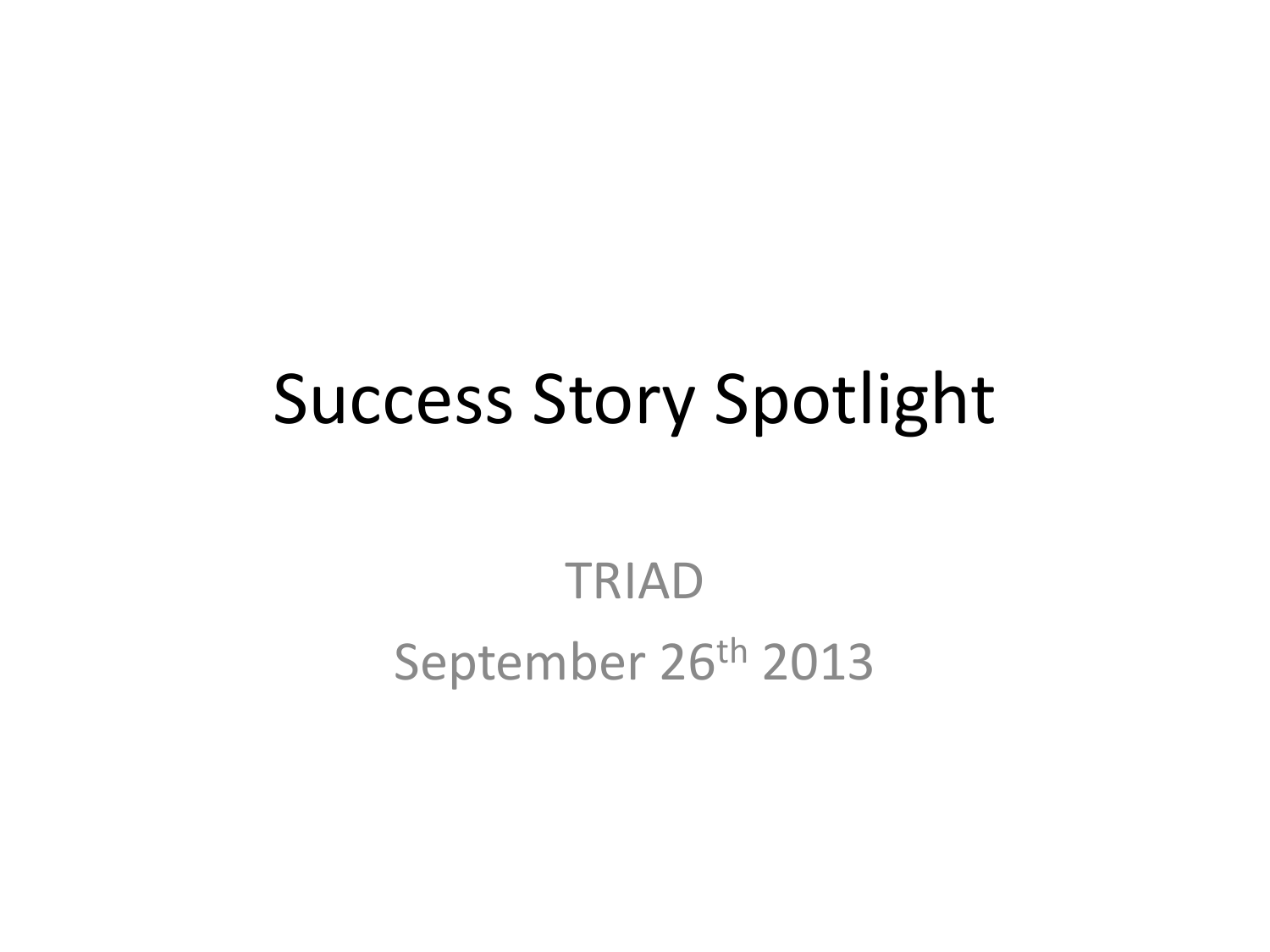# SB Profile

- Name of SB : Arnold-Hanafin Corporation
- Graduate of the 8a program, SDB, SDVOSB, Certified MBE
- Capabilities: Engineering Outsourcing / Low Cost Design Center
- Number of employee : Boca: 15 (309 contractors) Panama City 1 (8 contractors)
- Location: Engineering Outsource & Temp Labor / Boca Low Cost Design Center / Panama City
- Relationship: 10 year history with UTC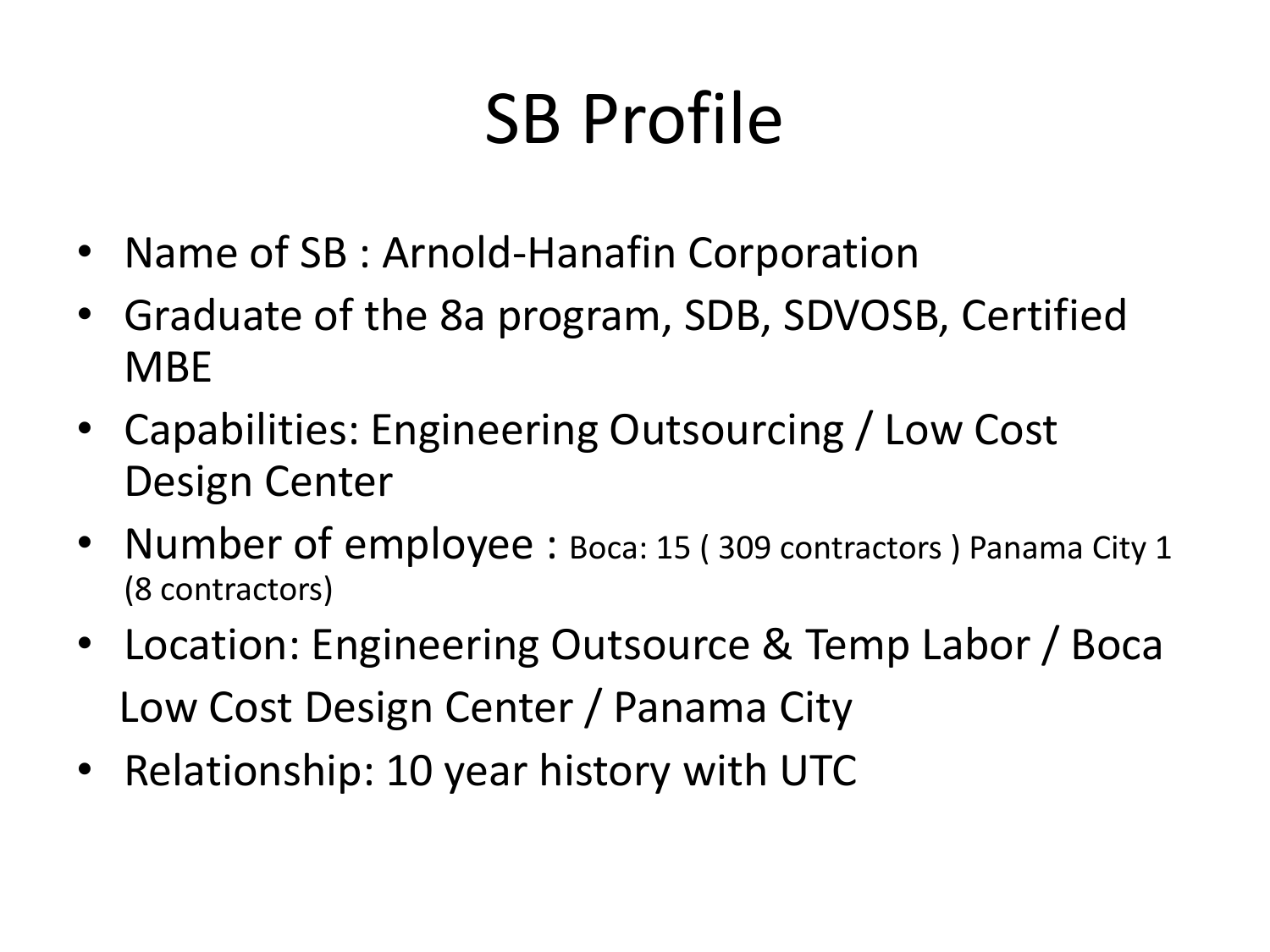# Beginning State

- Mentor Protégé Agreement support Arnold-Hanafin in opening up a Low Cost Design Center in Panama City, allowing Arnold-Hanafin to expand their capabilities, enter a new market to compete with off shore competition.
- Entry to a new market Hamilton Sundstrand supported Arnold-Hanafin in the identification of the Panama City facility , selection of the site in Panama City supported future growth potential in the Mine Warfare and Navy Dive community programs.
- Arnold-Hanafin implemented the required documentation and process controls necessary to produce the quality products and services to support the Governments urgent needs requirements. Arnold-Hanafin's participation in the UTC Supplier Gold process prepared the Panama City Operations team for the rigorous Quality Standards required to deliver products and services on a military contracts of high magnitude.
- Arnold-Hanafin received the UTC Supplier Gold status in June 2012 which helped the team to secure new and follow on contracts with Atlas North America in delivering Sea Fox Neutralization Systems to more U.S. Navy clients in 2013.
- Through the process of the Mentor-Protégé agreement with Hamilton Sundstrand, Arnold-Hanafin's Panama City Operations has been able to initiate, develop, modify, and implement a quality system to support future Government contracts.
- Steps taken to onboard/broaden work share:
	- **Meetings/Mentor Protégé Conference**
	- **Letters of Recommendation to Key contacts in the Panama City / Northwest Florida Aerospace Corridor**
	- **Follow up calls with key contacts garnered support and recognition**
	- **Supplier Quality Systems via the UTC Supplier Gold Program**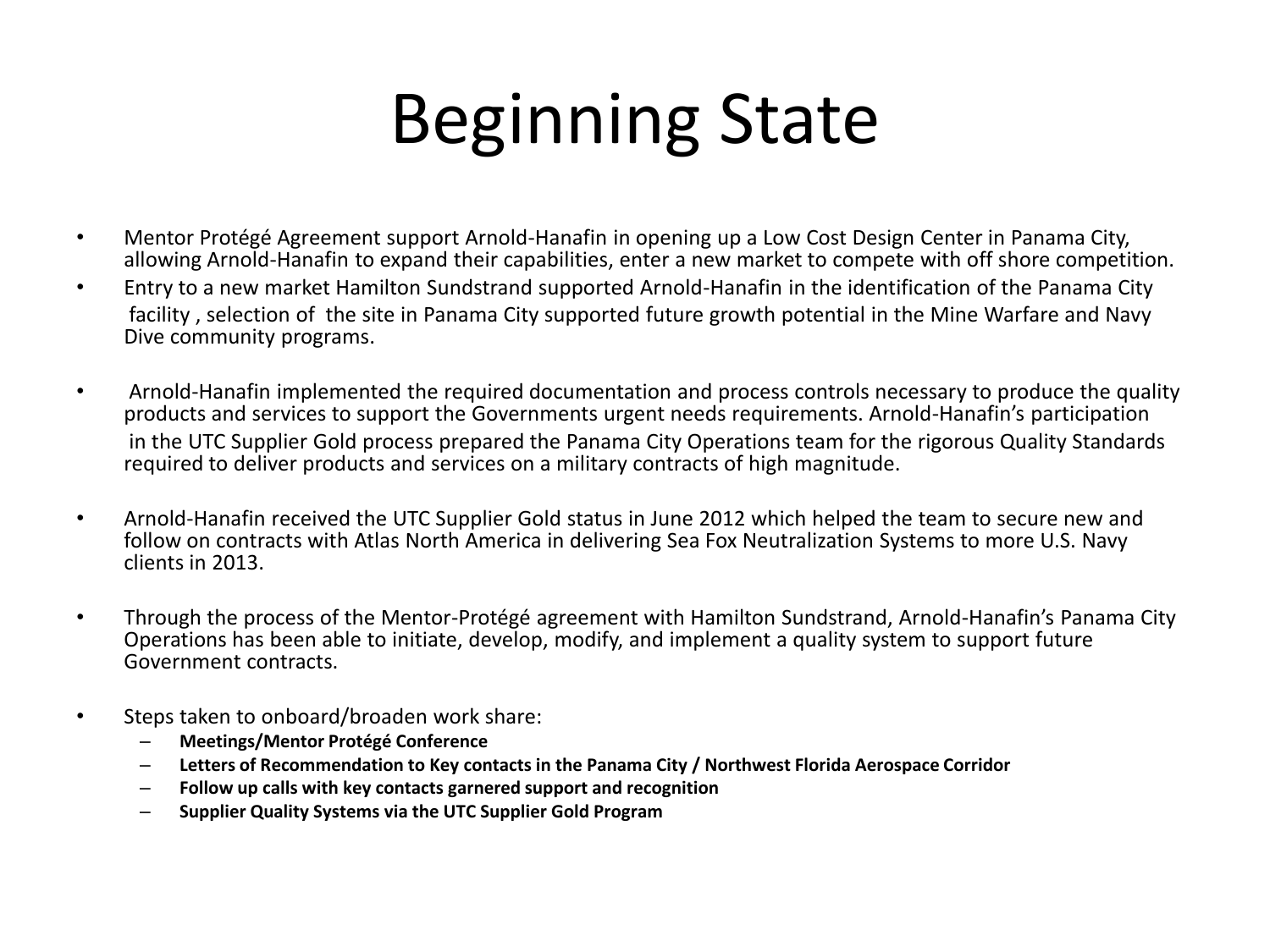# Current State

#### • **Progress made to date**

- Expansion into creating the Panama City Operations facility that directly supports Government support contracting laid the foundation to propose and win a Navy Sea Port E prime contract in June 2011.
- Arnold-Hanafin expanded its participation in Government contracting by becoming a sub-contractor to Lockheed Martin and Atlas North America on the Surface Mine Neutralization System Sea Fox (SMNS-SF) contract issued by Program Executive Office for Littoral Combats Ships PMS495 office at the Washington Navy Yard.
- Arnold-Hanafin supported the creation of the logistics and training packages for the SMNS-SF contract.
- The Arnold-Hanafin team also supported the engineering analysis to support modification of the U.S. Navy AVENGER class Mine Countermeasure Ships.
- This modification included replacing the aging AN/SLQ-48 Mine Neutralization System with the AN/ASQ-232 Sea Fox Mine Neutralization System to be in service with the fleet in 2012. The Commander U.S. Fifth Fleet defined an urgent need for a reliable mine neutralization capability to be forward deployed with the Mine Countermeasure force. By September 2012, the team delivered the Sea Fox System and prepared for training of the AVENGER class ship crews in Bahrain.